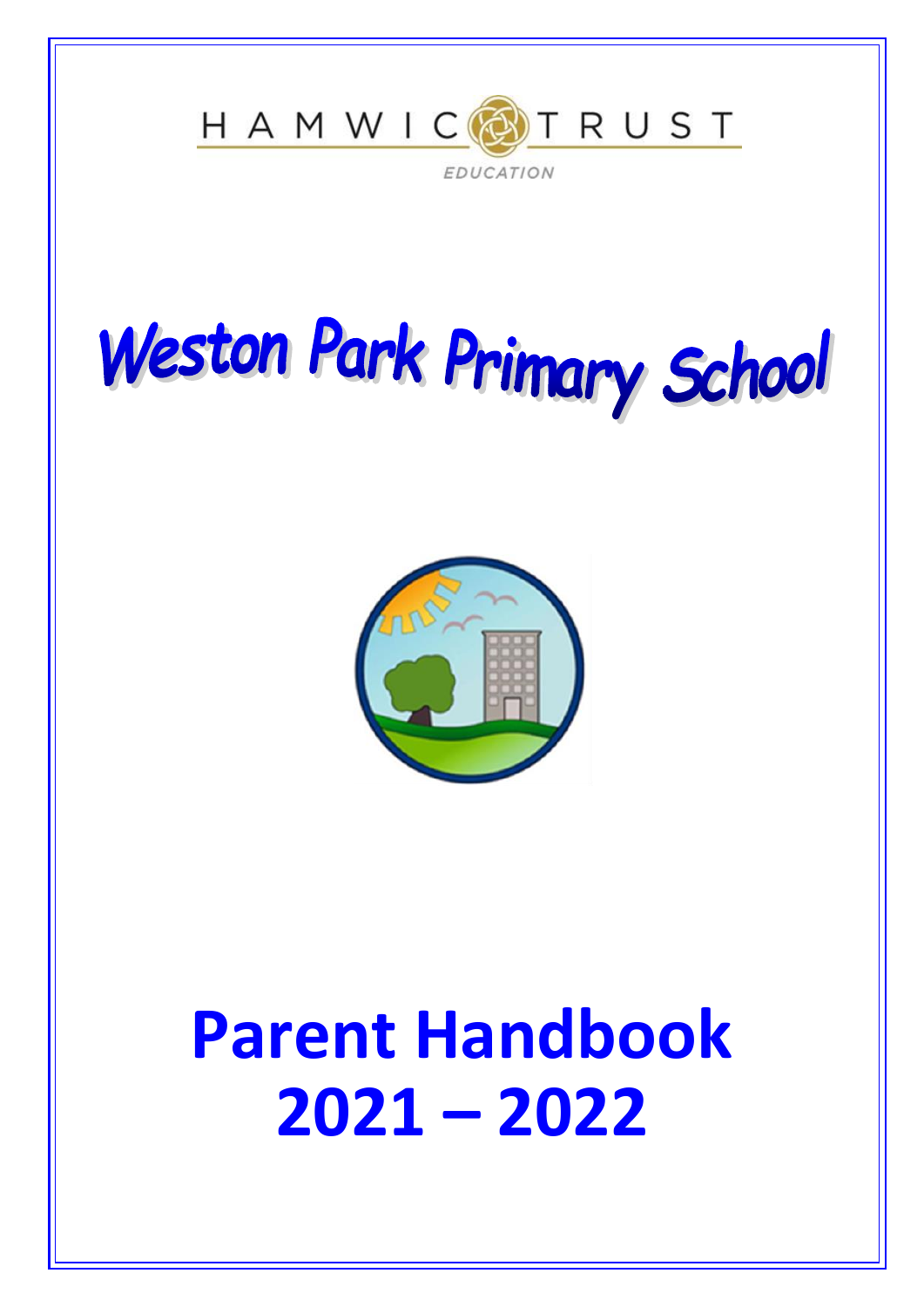#### *DISCLAIMER:*

*The information in this guide is intended for the parents of children who will be entering school between September 2021 and July 2022. It was correct at the time of going to press but legislation, Department for Education statutory guidance, and the particular circumstances of the school might create the need for some organisational changes and adjustment of policy.*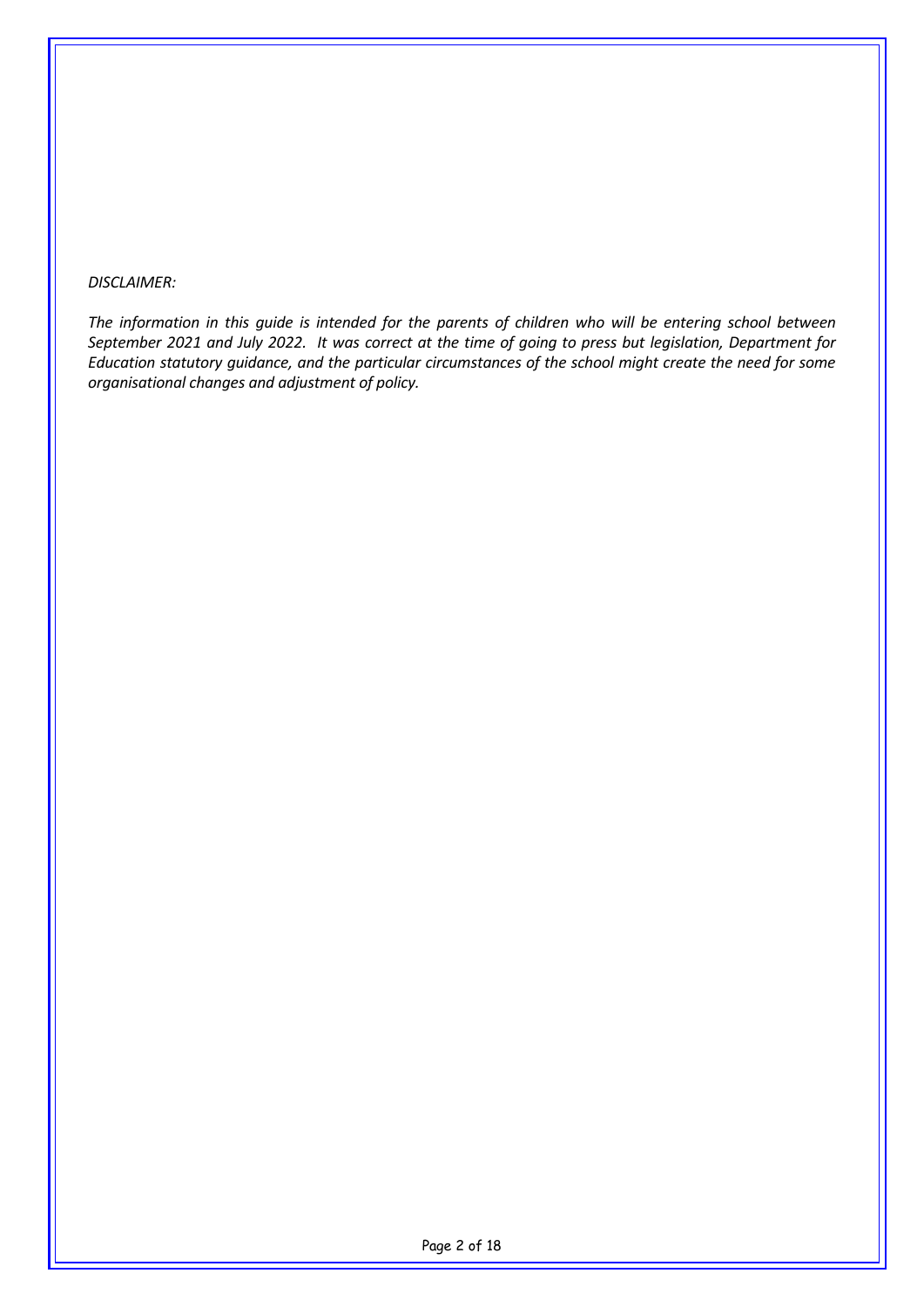# **CONTENTS**

| Welcome letter from the Headteacher   | Page 4  |
|---------------------------------------|---------|
| Attendance and punctuality            | Page 5  |
| Anti-bullying                         | Page 6  |
| Behaviour                             | Page 6  |
| Charging policy for school activities | Page 7  |
| Child protection                      | Page 7  |
| Extra-Curricular Activity             | Page 7  |
| Contact information                   | Page 7  |
| Curriculum                            | Page 8  |
| <b>Hamwic Education Trust</b>         | Page 11 |
| Health and medication                 | Page 12 |
| Home-school agreement                 | Page 12 |
| Keeping in touch                      | Page 13 |
| Lunchtime and snacks                  | Page 13 |
| Safety and security                   | Page 14 |
| Special educational needs             | Page 15 |
| Starting school                       | Page 16 |
| Term dates                            | Page 16 |
| School uniform                        | Page 17 |
| Vision statement                      | Page 18 |
| Website                               | Page 18 |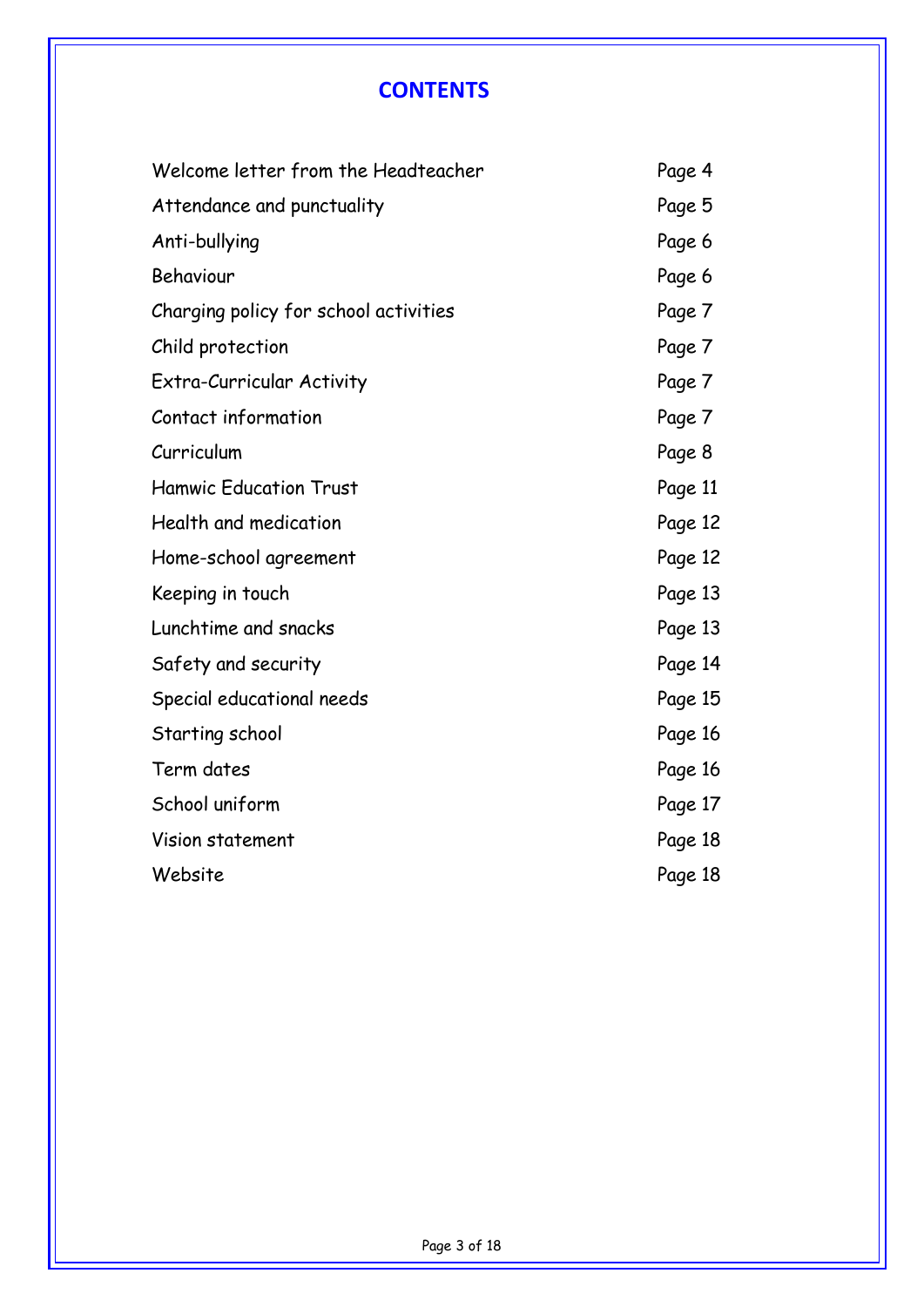# **WELCOME MESSAGE FROM THE HEADTEACHER**

Dear Parents/Carers.

We are delighted to welcome you to Weston Park Primary School.

At Weston Park we strongly believe in working together as a team and welcome all children and their families to become part of our school community. We value and care for each child, and delight in seeing them grow into independent and confident young adults, ready to move up to secondary school at the end of their time in Weston Park Primary School.

All staff at Weston Park are determined to provide the very best for every child and create a learning environment where they can achieve their personal best.

Everyone at the school works hard to ensure that all our children love learning by ensuring our topics excite and engage the children. We also make sure our children are able to read, write, calculate with numbers, and use current technology effectively, as these are important skills needed to help them succeed on their journey through education. This will enable them to become adults who can achieve well in an ever changing world.

Throughout their time at Weston Park, pupils will be encouraged to take responsibility for their learning so that they become independent, resilient and imaginative learners with a wide variety of skills. Our curriculum is broad and rich, and includes a range of school trips to embed and bring learning to life. Your child will also have the chance to take part in a range of additional curriculum experiences such as sporting and musical events in the local community and with other schools.

We have an open door policy which ensures we will take every opportunity to make an appointment for formal meetings with you if you wish, or phone or email to discuss your child.

#### **The Senior Leadership Team includes:**

| Mr J Wiltshire:  | Headteacher                 |
|------------------|-----------------------------|
| Miss C. Newman:  | Deputy Headteacher          |
| Mrs L. Phillips: | Deputy Headteacher          |
| Mrs N. Windle:   | Assistant Headteacher/SENCo |

We hope that you enjoy your time as a member of the Weston Park community and we are sure that your child will thrive and be a confident and happy learner.

Yours sincerely,

Mr J Wiltshire Headteacher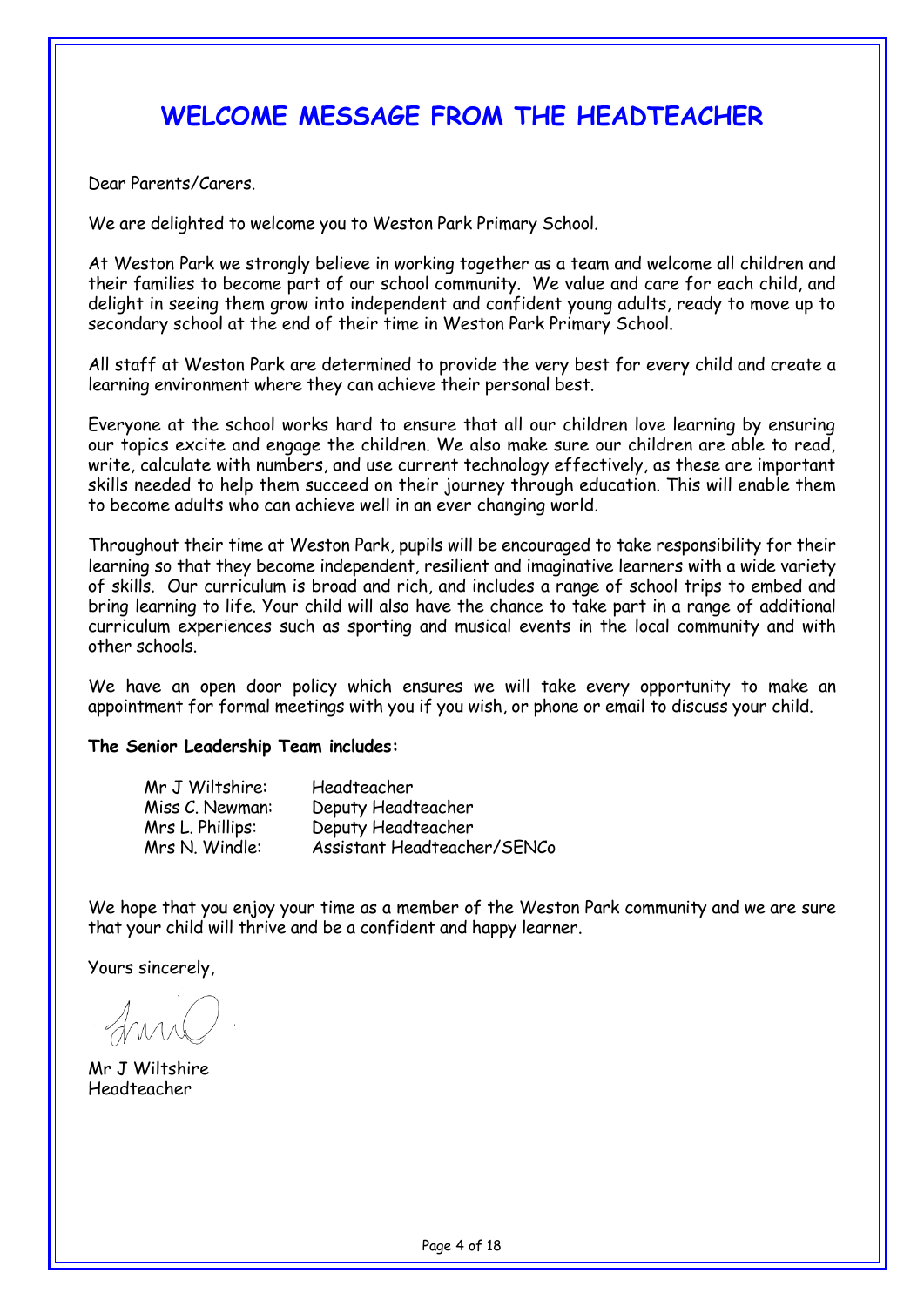# **ATTENDANCE AND PUNTUALITY**

The school day begins at: 8:55am The school day finishes at: 3:15pm KS1

3:15pm KS2

#### **BEFORE SCHOOL**

Parents, carers and children are able to have access to the school site from **8.30am**. When the bell goes at **8.45 am** children are able to quietly and sensibly walk into the school building as this gives them time to get organised for their learning, have the opportunity to talk to their teacher and complete an early morning activity. Teachers are in the class ready to supervise the children that come in at this time and TAs will meet and greet children at the school entrances.

- Years 3, 4 and 6 will come in via the KS2 playground.
- Year 5 will come in via the side entrance from the path to Chamberlayne field
- Years 1 and 2 will come in through the KS1 playground
- Year R will come in through the Year R entrances.

#### **AT THE END OF THE DAY**

Teachers will escort the children to the appropriate outside door and children will not leave until the adult they are expecting collects them. Parents are requested to notify the school in advance if they wish their Key Stage 2 child to walk home without an adult or collect a younger sibling.

Parents must notify the Class Teacher or school office **before 2:30pm** if someone else is collecting their child.

#### **ATTENDANCE**

If your child is absent from school please notify the school office as early as possible on the first morning of absence. Parents can leave a voicemail message at any time, please remember to state your child's full name and the reason for absence when leaving a message. Parents can also report absences via an app called "Studybugs". The app can be downloaded free of charge and is available for Apple, Android and Windows devices. More information about this app can be found at [www.studybugs.com.](http://www.studybugs.com/) 

Good attendance at school (over 96%) is a fundamental part of your child's education. Poor attendance impacts significantly on progress, learning, friendship groups and the child's overall happiness at school. For those who fall below the 96% target for attendance parents can expect the school to consider further action that could include social services involvement, penalty notices, court proceedings and fines. If you are having difficulties with your child's attendance please contact the school as soon as possible so that we can work together to resolve the issue. If you would prefer to speak to a member of staff the school office is open from 8:30am to 4:30pm. Our Attendance Officer is available to meet parents on request.

#### **PUNCTUALITY**

If your child arrives at school late they must report to the school office to be added to the register. Punctuality is very important and late arrivals are recorded and monitored with similar follow up activities for children with poor attendance.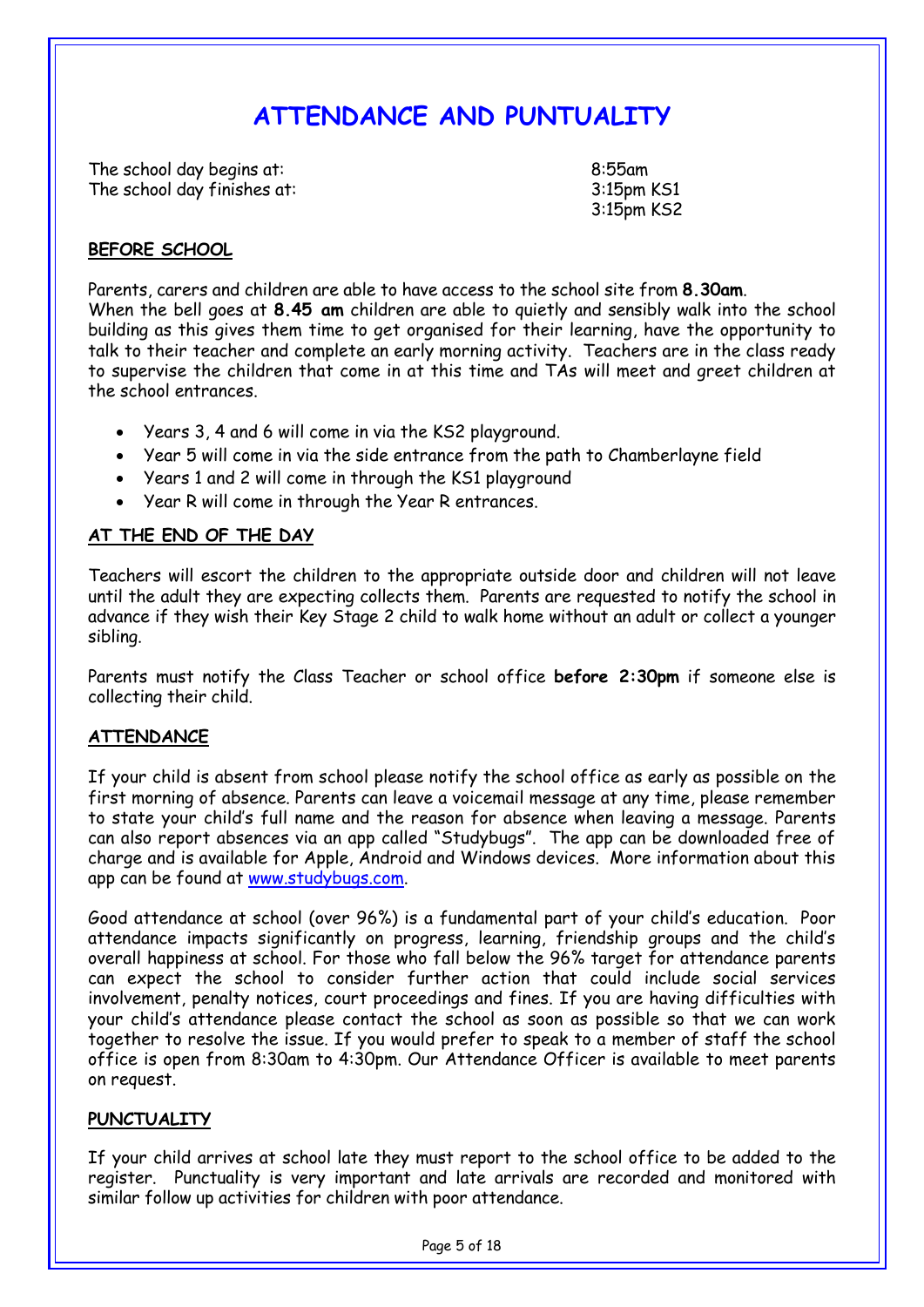# **ANTI-BULLYING**

Bullying occurs when a person is subjected to repeated physical or verbal attacks over a period of time by another child or group of children. As such it is extremely serious. Bullying or fighting are not tolerated in school and, along with vandalism, are regarded seriously enough to warrant informing parents immediately and seeking their co-operation.

At Weston Park Primary all children are actively encouraged to speak to their teachers or any other adult as well as our Anti-Bullying Ambassadors (pupils) if they feel they are being bullied and we make every effort to ensure that it does not happen again.

Our Anti-bullying Policy is available on the school's website.

### **BEHAVIOUR**

We aim to provide equal opportunities for all groups of children and therefore our main objective is to safeguard the interests of all children and staff and enable them to learn and to teach. We believe that preventing inappropriate behaviour is more effective than simply reacting to it when it occurs. Our aim is to create a safe, positive and productive learning environment based on the principles of consistency, fairness and engagement.

All pupils should have the opportunity to join fully with their peers in the curriculum and the life of the school. We aim to pay particular attention to the provision for, and the achievement of, 'different groups' within the school, providing extra resources and support where possible.

We expect all children to behave respectfully and in line with the school Core Values. We will praise and reward children for appropriate behaviour. We will use behaviour management strategies such as distraction, addressing inappropriate behaviour quickly and quietly, listening to the pupil voice or other sanctions to help children understand when their behaviour is unacceptable.

#### **WESTON PARK PRIMARY CORE VALUES**

Be Safe

Be Respectful

Be Responsible

Be a Learner

#### **CELEBRATION ASSEMBLY**

Celebration assemblies will take place every Friday across the school and will be led by a member of the Leadership Team. The assembly will celebrate Pupil of the Week, Reading Badges and Class Attendance across the relevant key stage.

Teachers will nominate a '**Pupil of the Week'** each week. The reasons for the pupil of the week nomination will be shared in assembly and recorded on a certificate and shared with all pupils and will relate to working hard, behaving well or completing an excellent piece of work.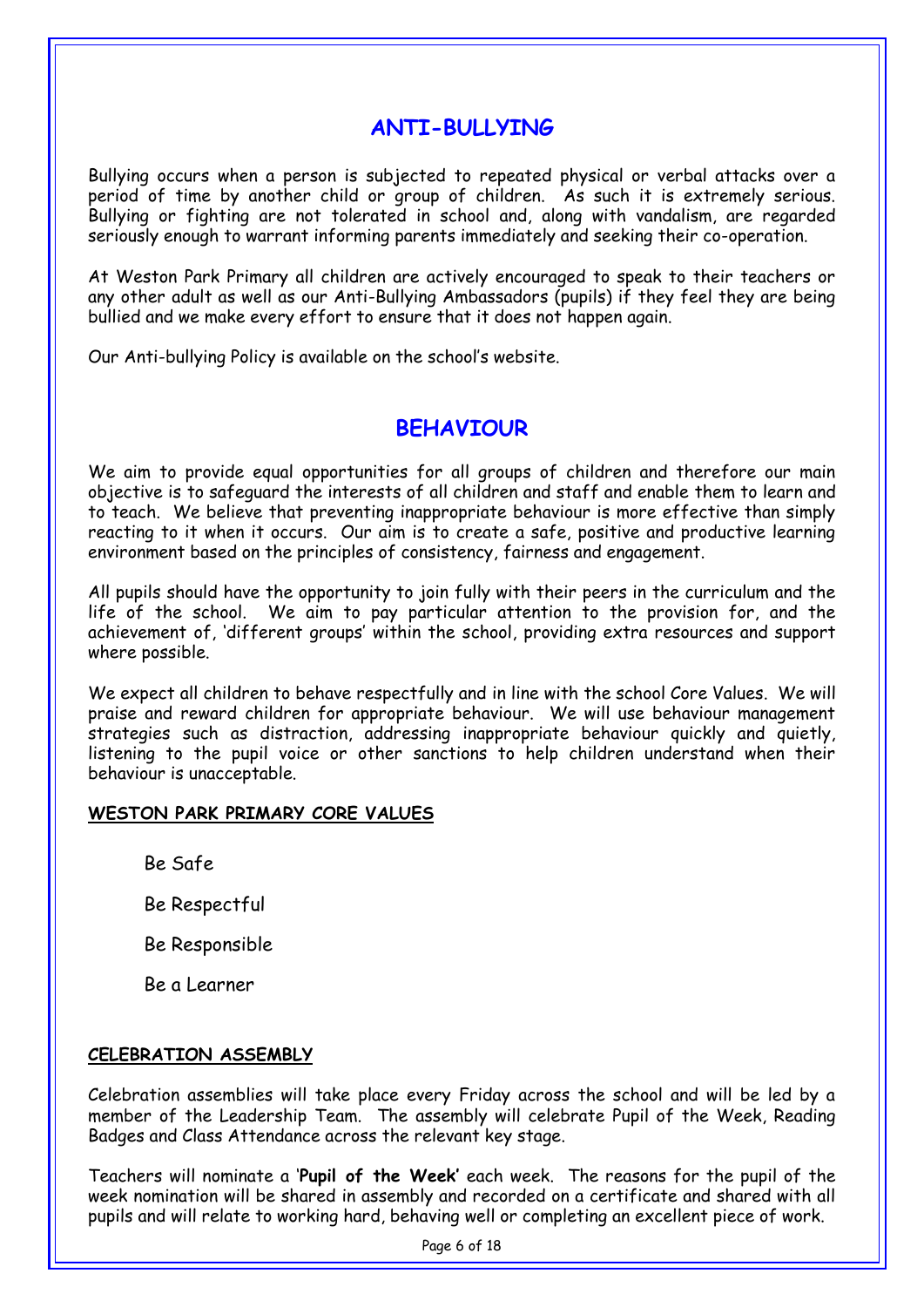# **CHARGING POLICY FOR SCHOOL ACTIVITIES**

Throughout their time at school the children will have opportunities to enjoy a range of activities and educational visits/visitors. If an educational visit occurs wholly or mainly during school hours, the school will ask for voluntary contributions from parents. However, a pupil will not be excluded from a visit if parents are unable to contribute or do not wish to contribute. We would, nonetheless, stress that if insufficient contributions are made the whole visit may have to be cancelled. Details of all activities for which a contribution is sought or a charge is made, will be circulated to parents well in advance of the activity. The Hamwic Trust Board hopes that parents will be as helpful as possible in making contributions.

A full copy of the school's Charging Policy can be viewed on our school website and hard copies are available on request, from the school office.

# **CHILD PROTECTION**

The school has a duty of care to all children and young people. The Senior Leadership Team are trained as Designated Safeguarding Lead Officers. All concerns are reported to the relevant agencies. The school follows the Southampton City Council's policies and procedures – copies of which are available on our website or from the school office.

# **EXTRA CURRICULAR ACTIVITES**

A variety of after school sports clubs are available throughout the year. They are based on discussions with the children about what they would enjoy. Places are offered on a termly basis and when clubs are oversubscribed a waiting list is maintained. There is a nominal charge for after school clubs.

# **CONTACT INFORMATION**

| ADDRESS:                 | <b>Weston Park Primary School</b><br>Newtown Road<br>Southampton<br><b>SO19 9HX</b> |
|--------------------------|-------------------------------------------------------------------------------------|
| <b>TELEPHONE NUMBER:</b> | 023 8044 8962                                                                       |
| EMAIL:                   | info@weston-park.org.uk                                                             |
| WEBSITE:                 | www.weston-park.org.uk                                                              |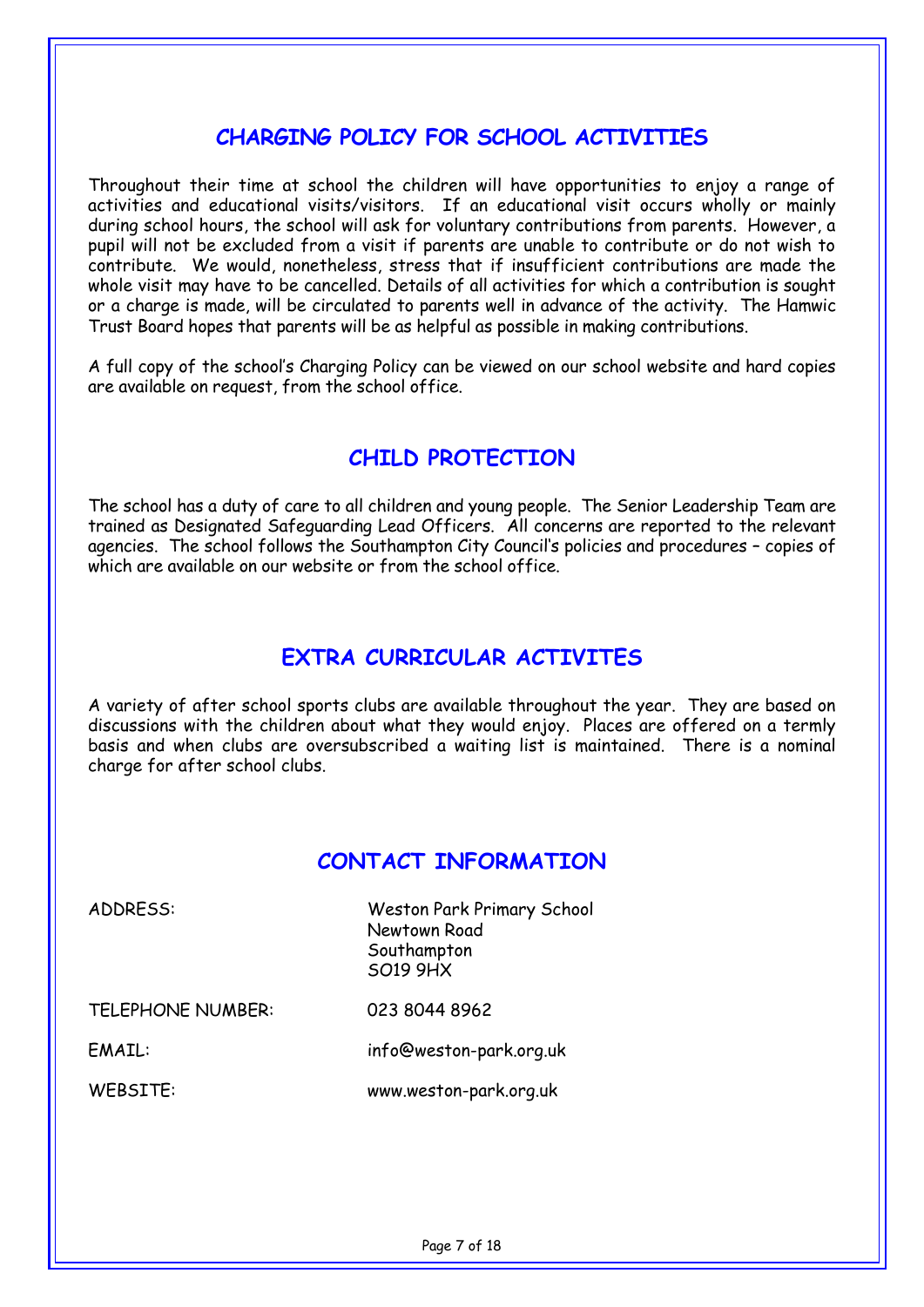## **CURRICULUM**

#### **ART AND DESIGN**

We have a vibrant art and design curriculum. Every year group will have opportunities to develop skills in painting, sculpture and drawing and develop techniques in colour, pattern, texture, line, shape, form and space. Children will learn about a range of artists, craft makers and designers. The curriculum will engage, inspire and challenge pupils, equipping them with skills and knowledge to experiment, invent and create their own works of art.

#### **DESIGN TECHNOLOGY**

Design Technology is a creative subject within the curriculum that encourages pupils to evaluate products, design their own creations, make them and then evaluate again. The subject is practical and involves the direct teaching of skills such as selecting from and using a range of tools for cutting, sawing, sewing and food preparation. The subject links to Healthy Schools through looking at healthy diets and understanding where food comes from. Using creativity and imagination, pupils design and make products that solve real and relevant problems within a variety of contexts, considering their own and others wants, needs and values.

#### **ENGLISH**

We want our children to be creative writers who read for pleasure, as well as for information. For this reason, we begin with a focus on reading, ensuring children engage with written material, digest it, critique it and use what they have read, in shaping their own ideas in writing. At WPPS the children are exposed to rich, high quality texts, we read and listen to these whole books, not simply extracts, which help pupils to increase their vocabulary and grammatical knowledge, including their knowledge of the vocabulary and grammar of spoken English. These activities also help them to understand how different types of writing, including narratives, are structured. We instill in our children the importance of discussion to learn; they are taught to be able to elaborate and explain clearly their understanding and ideas, with support from our P4C work.

#### **GEOGRAPHY**

Geography is an exciting, enquiry led subject that helps us better understand the people, places and environments in the world. At Weston Park Primary School, we expect our children to be inquisitive and to question the information they are presented with, in order to further their geographical understanding.

Children will understand where they are located within the world as well as within the British Isles; use a range of maps and atlases, photographs, aerial images, fieldwork and digital technology to explore our local area and contrasting localities; 'think geographically' about places and use appropriate vocabulary to sustain geographical conversations about the world and compare places and cultures through understanding physical and human features.

Our curriculum will inspire in pupils a curiosity and fascination about the world and its people that will remain with them for life.

#### **HISTORY**

Teaching of history helps our children to understand their lives by exploring the past. It enables them to develop their own sense of identity and have a core set of beliefs and values. The teaching of history develops their knowledge and understanding of the events that have shaped the world. It enables them to enjoy and appreciate the richness of the past and build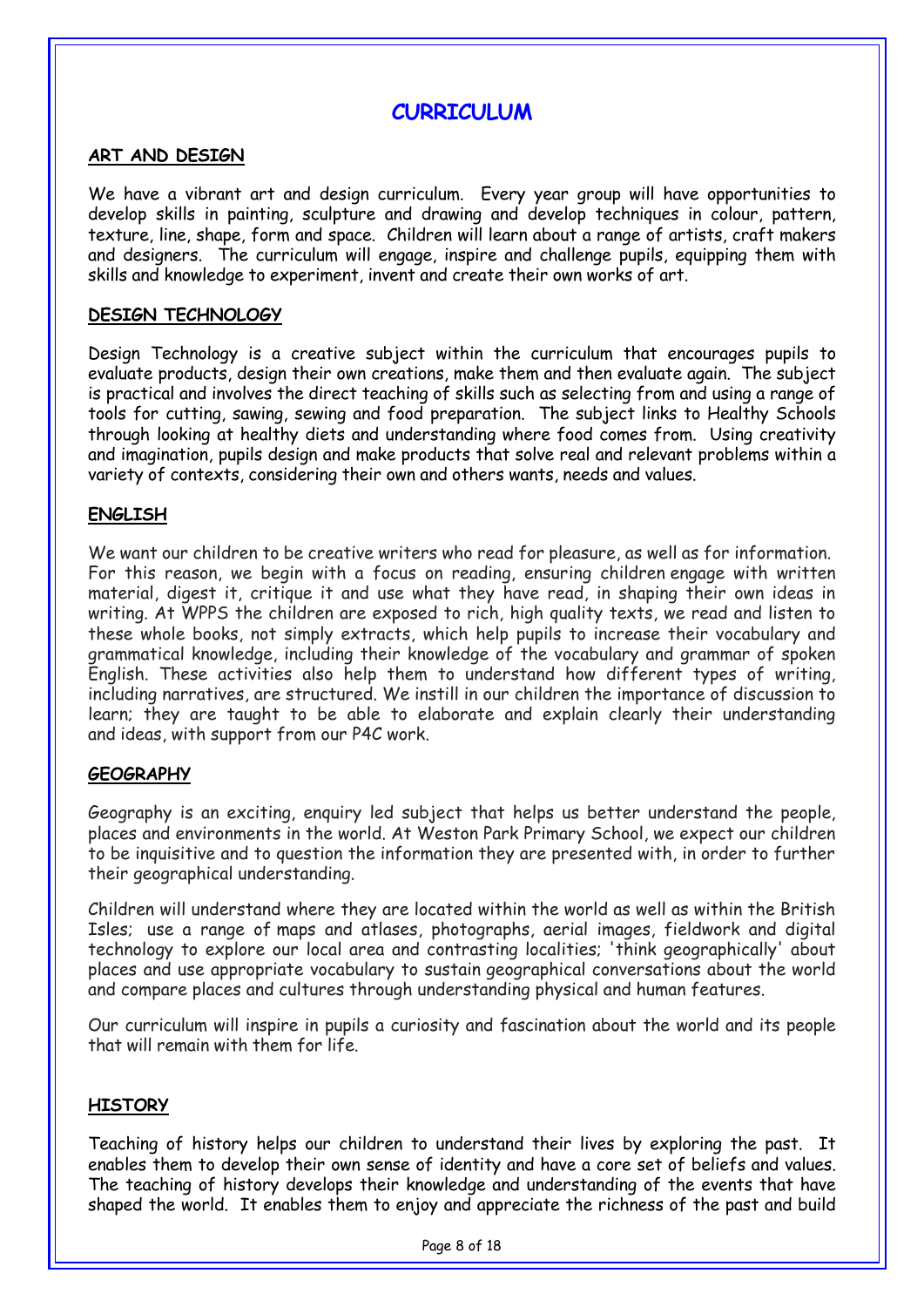an understanding of chronology so that they can make links between historical periods and events.

Through a variety of teaching methods our children have the opportunity to empathise with people who lived in the past. Historical enquiry is developed through the use of a range of primary and secondary sources of evidence and the children communicate their findings in a variety of ways such as drama, art, writing, discussion and the use of IT and computing. Pupils will gain a coherent knowledge and understanding of Britain's past and that of the wider world.

#### **MATHEMATICS**

We aspire to ensure that our mathematics curriculum 'equips pupils with the knowledge they need to succeed in life'. *Ofsted September, 2019.* The model adopted for teaching mathematics at WPPS ensures staff can find effective ways to enable every child to make the progress they need to succeed.

We aim to ensure that all pupils:

• become **fluent** in the fundamentals of mathematics so that they have conceptual understanding and are able to recall and apply their knowledge rapidly and accurately to problems

• **reason mathematically** by following a line of enquiry, conjecturing relationships and generalisations, and developing an argument, justification or proof using mathematical language

• can **solve problems** by applying their mathematics to a variety of routine and non-routine problems.

These are three key areas required to gain a deep mathematical understanding. At WPPS we believe mathematics is an interconnected subject and all pupils will therefore have the opportunity to apply their skills and knowledge across the wider curriculum.

Mathematical learning at WPPS is built on the secure use and understanding of practical resources and models, throughout the school.

In EYFS mathematics and early counting is used in real life situations. Pupils will typically learn through a mix of free-choice play and more focused activities with adults both inside and outside. Adults will use mathematical language and questioning effectively to develop the children's vocabulary and thinking.

The transition to Year 1 ensures that towards the end of the EYFS year there are increased opportunities for more structured sessions, as appropriate, and at the start of Year 1 there is still some 'free flow' provision.

From an appropriate point in Year 1 (and then throughout the rest of the school), mathematical learning becomes more structured and includes daily arithmetic practice. In all mathematics lessons, teachers check pupil's understanding systematically, identify misconceptions accurately and provide clear, direct feedback at the point of teaching providing workshops or interventions to clarify misconceptions. This will ensure that pupils make at least good progress from their starting points.

#### **MUSIC**

Our music curriculum is creative and enjoyable and includes singing, listening to and appreciating music and playing a range of musical instruments. It is an integral part of the curriculum which helps develop senses, emotions and intellect. We believe that all children can grow through music. The curriculum will inspire pupils to develop a love of music and their talent as musicians; this will increase their confidence, creativity and sense of achievement.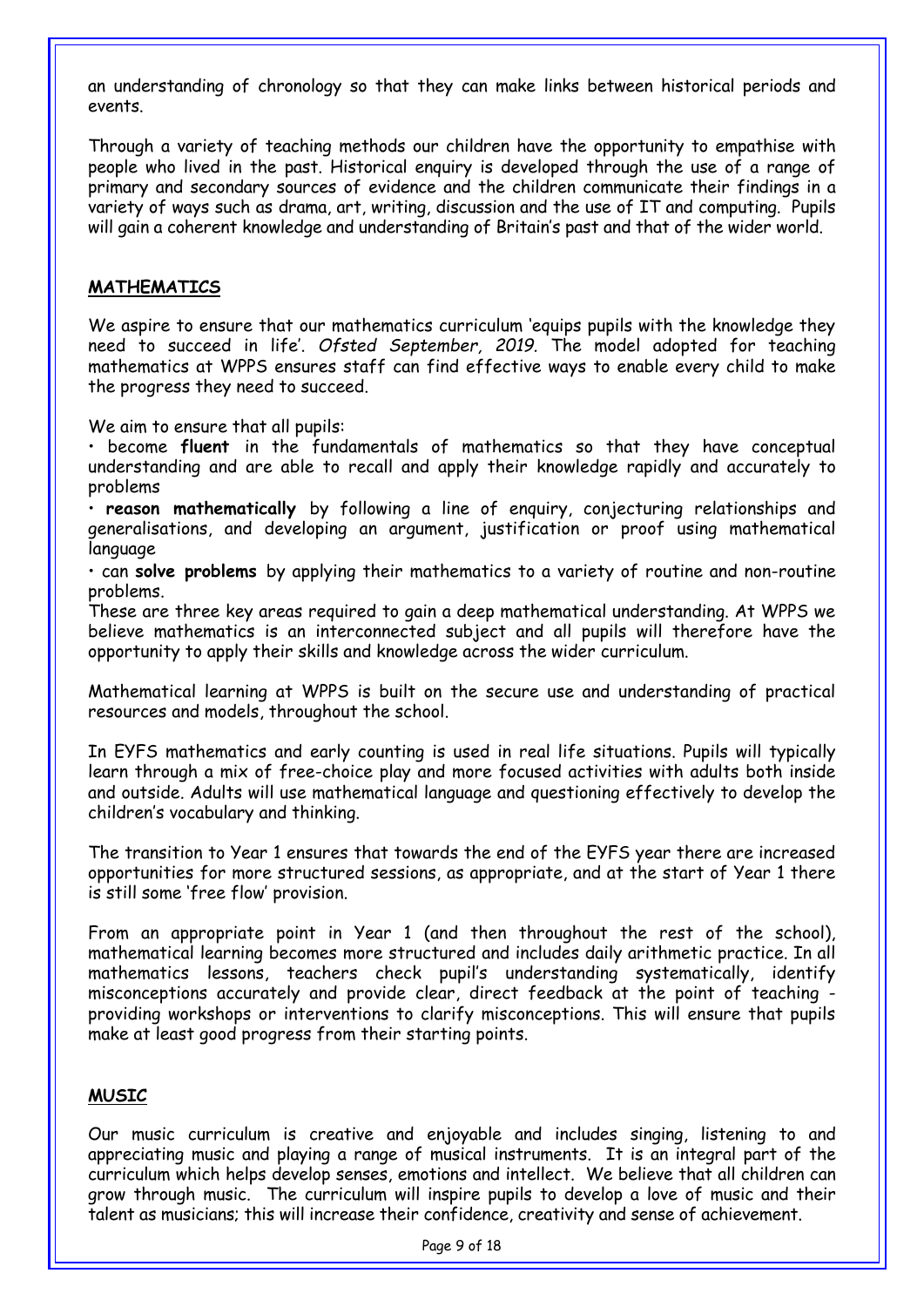#### **PERSONAL, SOCIAL AND HEALTH EDUCATION (PSHE)**

We want our children to learn about themselves as developing individuals and as members of their communities. This journey begins with the Early Learning Goals for personal, social and emotional development in EYFS and is then built upon in KS1 and KS2, creating a spiralling curriculum.

PSHE covers a wide range of topics including the following:-

- Citizenship aims to raise children's social awareness and moral responsibility about experiences outside the classroom.
- Drugs, alcohol and tobacco this is to educate children so that they are armed with the knowledge that will help them to live healthy, safe and independent lives.
- Emotional health and wellbeing aims to help children to recognise their emotions and how to make sense and handle them. It also encourages children to support others in handling their emotions and being aware of what others might be feeling in certain situations.
- Nutrition and physical activity aims to teach children about the importance of a healthy balanced diet and lifestyle and what this looks like.
- Safety covers a wide range of areas and aims to educate children how to stay safe in school, the home and in the wider environment. It helps children recognise potential risks in these areas and how best to avoid or overcome them.

In Year 6 pupils will be taught about;

 Sex and relationship education – this is crucial to ensure children grow, develop and achieve emotional and physical good health. They learn how to make more confident and informed choices.

#### **PHYSICAL EDUCATION (PE)**

Children participate in PE every week. We believe in a child-centred approach to PE that is inclusive. Through our learning 'cogs' (social, cognitive, personal, health and fitness, creative, physical), we equip our children with skills for life that they can take with them into secondary school and beyond. PE at Weston Park is accessible to all through skills-based lessons and opportunities to compete in a selection of sports, such as team games, net and ball games, dance, gymnastics and athletic activity. Children will also experience swimming and outdoor and adventurous work in PE. Participation in physical activity is expected by all pupils. Pupils will be inspired to succeed and excel in competitive sport and support their health and fitness. PE also helps embed values such as fairness and respect.

#### **RE**

Religious Education is planned from the agreed Hampshire syllabus and parents may see a copy of this in school. It aims to give children an understanding of different faiths, including the Christian faith. The programme of study is non-denominational and reflects the broad range of cultures and religions that make up our society. Parents can request that their child does not attend assemblies for religious reasons.

#### **SCIENCE**

Our science curriculum will challenge, excite and support the children in their learning. Science is designed to enable children to ask scientific questions and deepen their scientific knowledge and conceptual understanding. Lessons will allow all pupils to plan and carry out scientific investigations with equipment, including use of the outdoor environment, correctly and effectively. This allows pupils to develop their knowledge and understanding of nature, processes and methods of science through different types of scientific enquiries and observations; helping them to answer scientific questions about the world around them.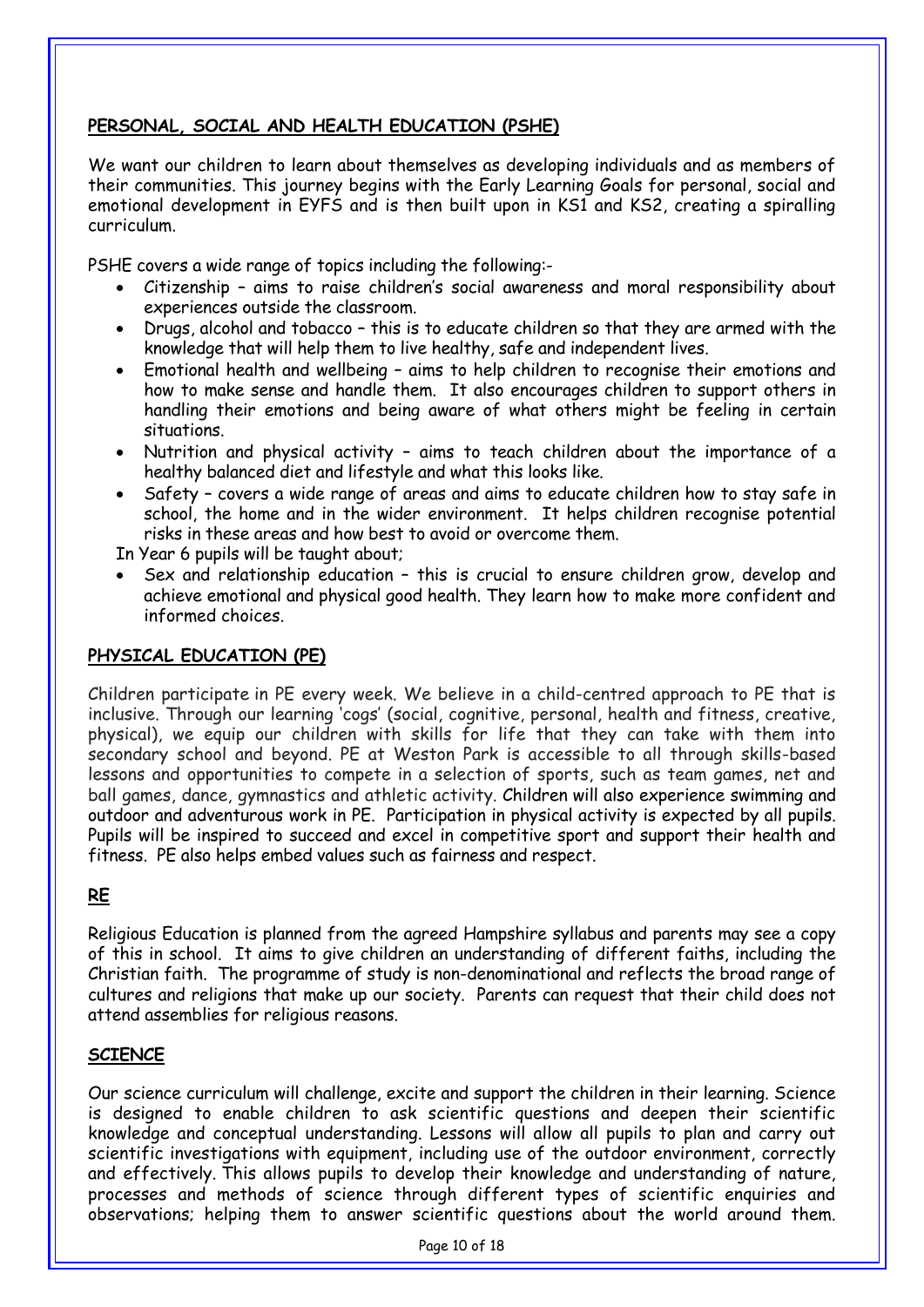Our curriculum will allow children to become equipped with the scientific knowledge required to understand the uses and implications of science, today and for the future.

We believe a high-quality science education provides the foundations for understanding the world. Science has changed our lives and it is vital that all pupils should be taught essential aspects of the knowledge, methods, processes and uses of science. Through building up a body of key foundational knowledge and concepts, pupils are encouraged to recognise the power of rational explanation and develop a sense of excitement and curiosity about natural phenomena. They should be encouraged to use skills to understand how science can be used to explain what is occurring, predict how things will behave, and analyse causes.

On different occasions, children may work as an individual, as a pair or as part of a collaborative group. Working as part of a group enables pupils to respect the values and attitudes of others whilst developing the confidence to express opinions of their own.

#### **COMPUTING**

Our computing curriculum ensures that pupils receive a range of progressive opportunities to use computational thinking and creativity and apply their skills using different technology. The core of computing is computer science, in which pupils are taught the principles of information and computation, how digital systems work and how to put this knowledge to use through programming. E-safety is at the heart of the curriculum ensuring children are equipped to make safe decisions when online.

#### **LANGUAGES**

Pupils will be given the opportunity to learn French. Pupils will learn about other cultures, foster curiosity and deepen their understanding of the world. Lessons will support pupils in expressing ideas and thoughts in another language, understanding and responding to its speakers both in speech and writing.

# **HAMWIC EDUCATION TRUST**

Weston Park Primary School converted to academy status on 1 August 2017 and is a member of the Hamwic Education Trust multi-academy trust. Within the umbrella of Hamwic Education Trust we are part of the Edwin Jones Partnership, a partnership of local schools who work together to share best practice and improve standards. You can find out more about Hamwic Education Trust at www.hamwic.org.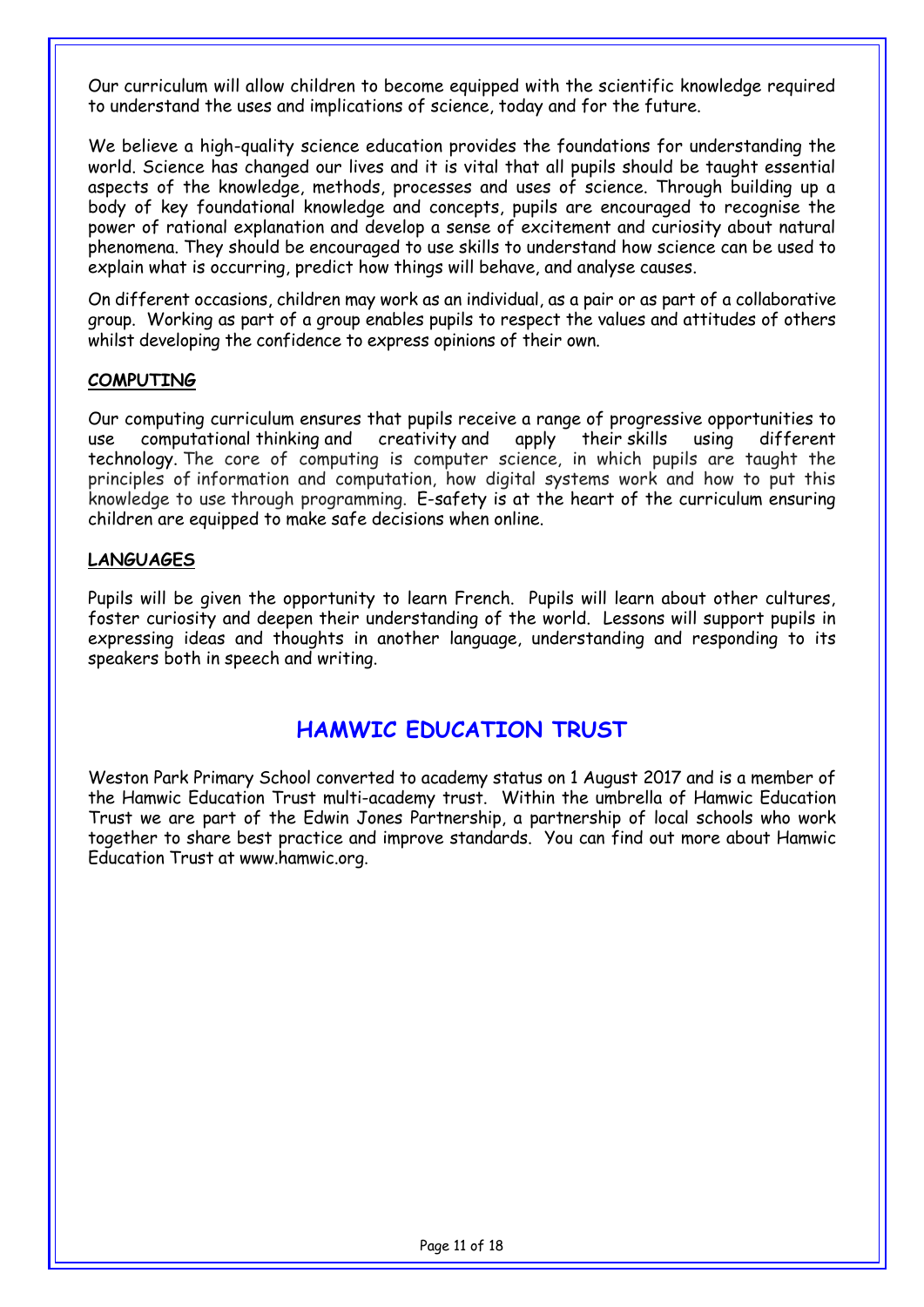# **HEALTH AND MEDICATION**

#### **ILL HEALTH**

Children should not be brought to school if they have a contagious illness or are too unwell to participate in the learning. If you are not sure whether or not to bring your child to school please telephone the school office to seek advice. If your child has suffered from sickness and/or diarrhoea they should be kept home from school for 48 hours to minimise the risk of spreading an infectious illness. More information about childhood illnesses is available on our website.

#### **MEDICATION**

If your child needs to take prescribed medicine during the school day you are welcome to come into school and administer such medicine. If you are not able to come in it may be possible for us to administer certain prescription medicines on your behalf although this is undertaken by office staff on a purely voluntary basis. We will do our best to ensure your child receives the correct medicine at the appropriate time but we do not accept responsibility for such administration.

All medicines must be brought into school by a parent or their representative, not a child, and a consent form must be completed. The medicine must have the prescription label attached showing the child's name and the appropriate dose.

#### **HEADLICE**

During your child's time at school he/she is likely to get head lice. There is nothing to be embarrassed about or to fear. If we notice them at school we will contact you. Please treat your child and the rest of the family. Regular checking of your child's hair for lice and treatment if they are present is the responsibility of the parent, not the school. Half a day of absence will be authorised to treat head lice and no more.

# **HOME-SCHOOL AGREEMENT**

The school uses a Home-School Agreement as a tool to ensure expectations for staff, parents and pupils are clearly communicated. The Home-School Agreement includes:

- $\triangleright$  the school's aims
- $\triangleright$  the school's responsibilities towards its pupils who are of compulsory school age
- $\triangleright$  the responsibility of each pupil's parents
- $\triangleright$  what the school expects of its pupils
- $\triangleright$  the school's Code of Conduct for adults using our school site
- $\triangleright$  the Weston School Code

As a school we understand the importance of working in partnership with parents and ask that you read the Home-School Agreement carefully before agreeing to it in the permissions form. By agreeing to the document you are making a parental declaration to show that you and your child understand and accept the contents of the Home-School Agreement.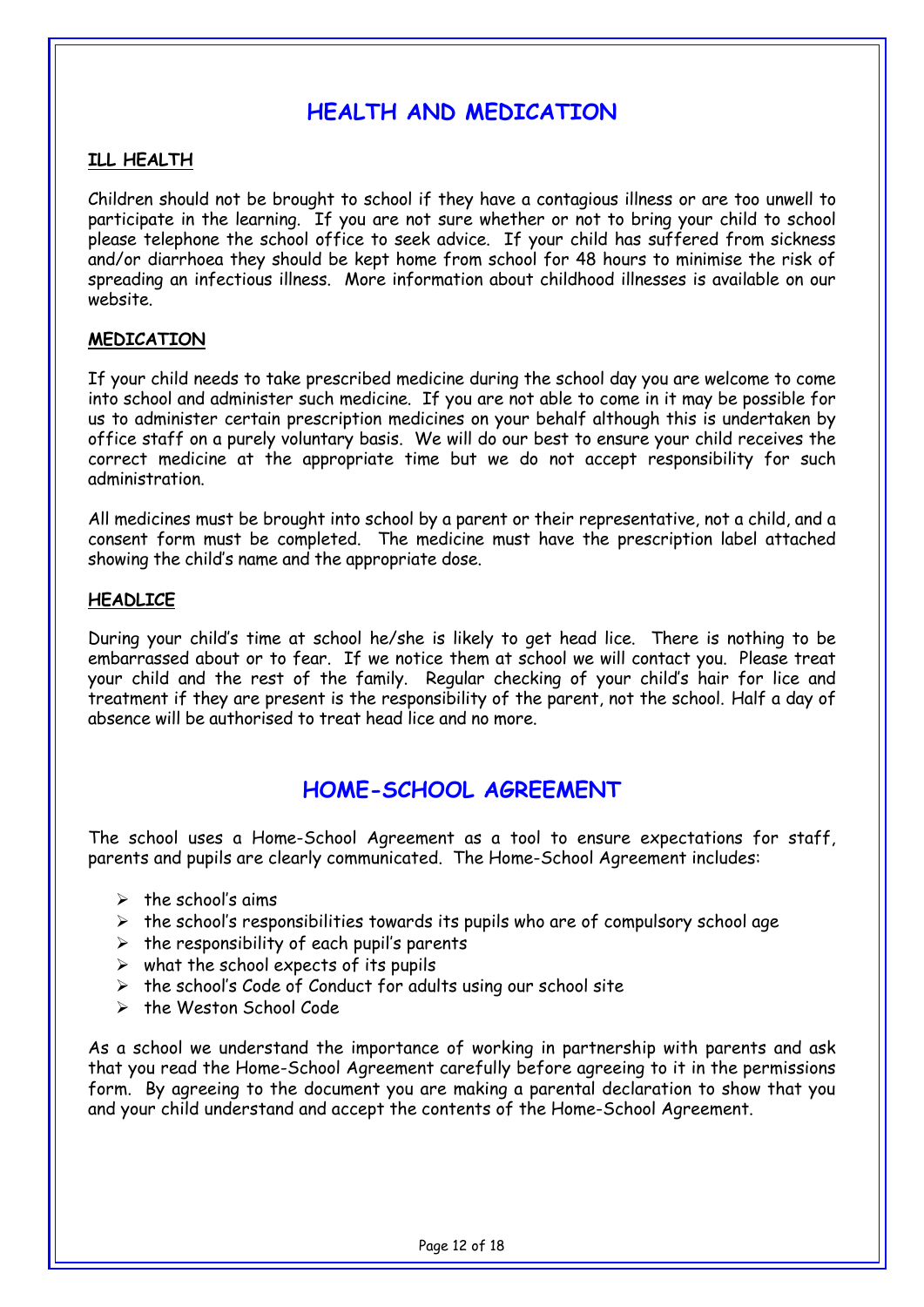# **KEEPING IN TOUCH**

We strongly believe in the value of working in partnership with parents and carers. Class Teachers are usually available for a brief chat immediately after school, if you feel you need more time or a more private conversation please ask the Class Teacher for an appointment for a meeting.

At school, if an issue is reported to us, we aim to deal with it immediately and will make contact with you if appropriate. Most of the time children do communicate with us very well but occasionally they do not and prefer to share the problem or worry to you at home.

If you do have a concern please share this with the Class Teacher as soon as possible so we can put things right.

We communicate with parents in a variety of ways:

- **School Newsletters**
- Curriculum updates
- Parents' Evenings : these provide you with an opportunity to discuss your child's progress with their class teacher (autumn and spring term). You will also receive a written progress report at the end of the summer term.
- Dojo (please remember to sign up)
- Via the school website
- Sending text messages or emails

# **LUNCHTIME AND SNACKS**

#### **SCHOOL LUNCH**

Hot meals are provided each day by City Catering Service. The children have a daily choice of meat or vegetarian options. Full details about the menu options are available at: www.myschoollunch.co.uk.

All meals must be ordered and paid for in advance. We encourage all parents to pay online. To register for our online payments system please contact the school office. If you choose to pay in cash, dinner money should be handed in at the school office on a Monday morning in an envelope clearly labelled to show your child's name, class, the days on which dinner is required and the amount enclosed. The school cannot provide a hot school lunch unless payment is received in advance. If payment is not received in advance parents will be asked to provide their child with a packed lunch.

Free school meals are available to families in receipt of certain benefits and Universal Infant Free School Meals are available for all children in Early Years, Year 1 and Year 2. If you think you may be eligible for free school meals please contact the school office.

#### **PACKED LUNCH**

If your child prefers a packed lunch please ensure they have a named lunch box. Please ensure you include a drink for your child but please remember that fizzy drinks, cans and glass bottles are not allowed for safety reasons. We are a NUT FREE school and no nuts or food containing nuts should be brought in to school. The school has a healthy eating policy and we would appreciate your support and consideration of this when choosing what to include for your child's lunch.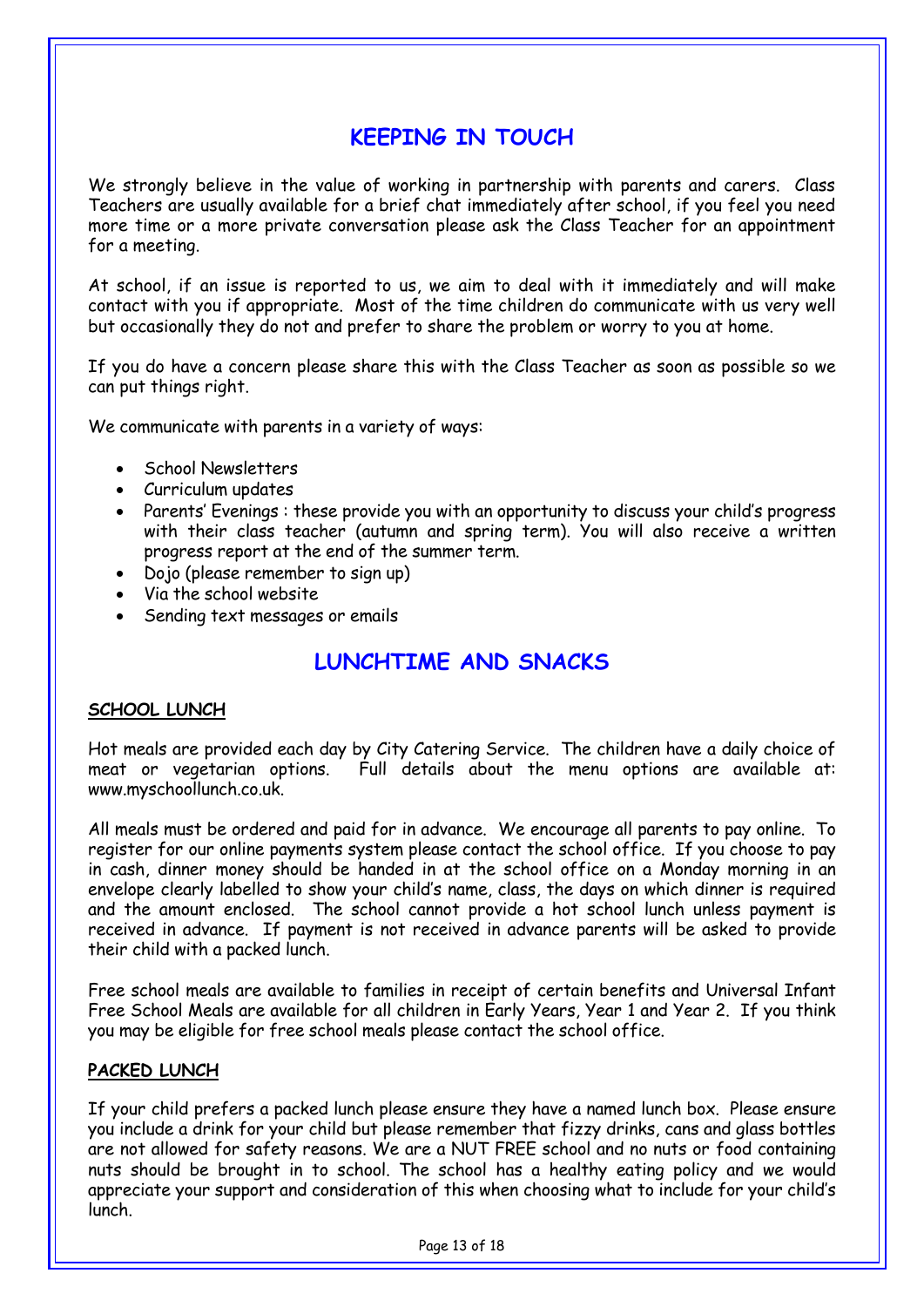#### **SNACKS**

The school participates in the "Free Fruit for Schools" scheme and a fruit or vegetable snack is provided at morning break time for children in Early Years and Key Stage 1. Children are encouraged to try the fruit and vegetables available.

The school funds the provision of a drink of milk at morning break time for pupils who are aged under five and pupils who are eligible for free school meals. If your child is not eligible to receive a free serving of milk, they can still have this at school at a small cost. You can contact Cool Milk directly for more information.

Children are allowed to bring a healthy snack to school and we ask that children do not bring in chocolate, crisps or sweets to school

# **SAFETY AND SECURITY**

Your child's safety is our number one priority. For this reason we ask for your help in these ways:

#### **Maintain up to date contact information**

We need to know how to reach you or a person named by you who will care for your child in an emergency. Please fill in the contact form that you will be given and tell us promptly of any changes. We will always try to contact you if we feel that your child needs urgent medical attention. In the event of real emergencies we will arrange for your child to be taken to hospital as well as contacting either you or a named contact.

#### **Let us know about changes to collection arrangements**

We will not allow your child to leave the school premises during the school day unless you have told us to do so. If you have made arrangements for your child to be collected by someone else please make sure you inform the school.

#### **Follow our procedures for visitors**

For security reasons we ask that all parents and visitors use the main entrance and report to reception. No adults (apart from school staff) should use the childrens' entrances to come into school. For fire safety reasons all parents and visitors staying in the building for any length of time will be asked to sign in on arrival and sign out when leaving the building.

All visitors are required to wear a visitor's badge whilst they are on site so our children will know you are not a stranger.

For further information please see our Visitor Code of Conduct which is published on the school website.

#### **Follow our health and safety procedures**

- Please note that the car park is for staff use only and vehicle access is prohibited at peak times to ensure the safety of pedestrians. Please do not bring your car into the school car park, or park on the zigzag markings outside the school entrances.
- School gates are locked from 8:30am to 9:00am and from 3:00pm to 3:30pm to prevent vehicular access and ensure the safety of our children
- Parents, carers and children should not be on the school playground before 8.30 am, when the gates are opened. Parents are responsible for supervising their children on the playground until the doors are opened.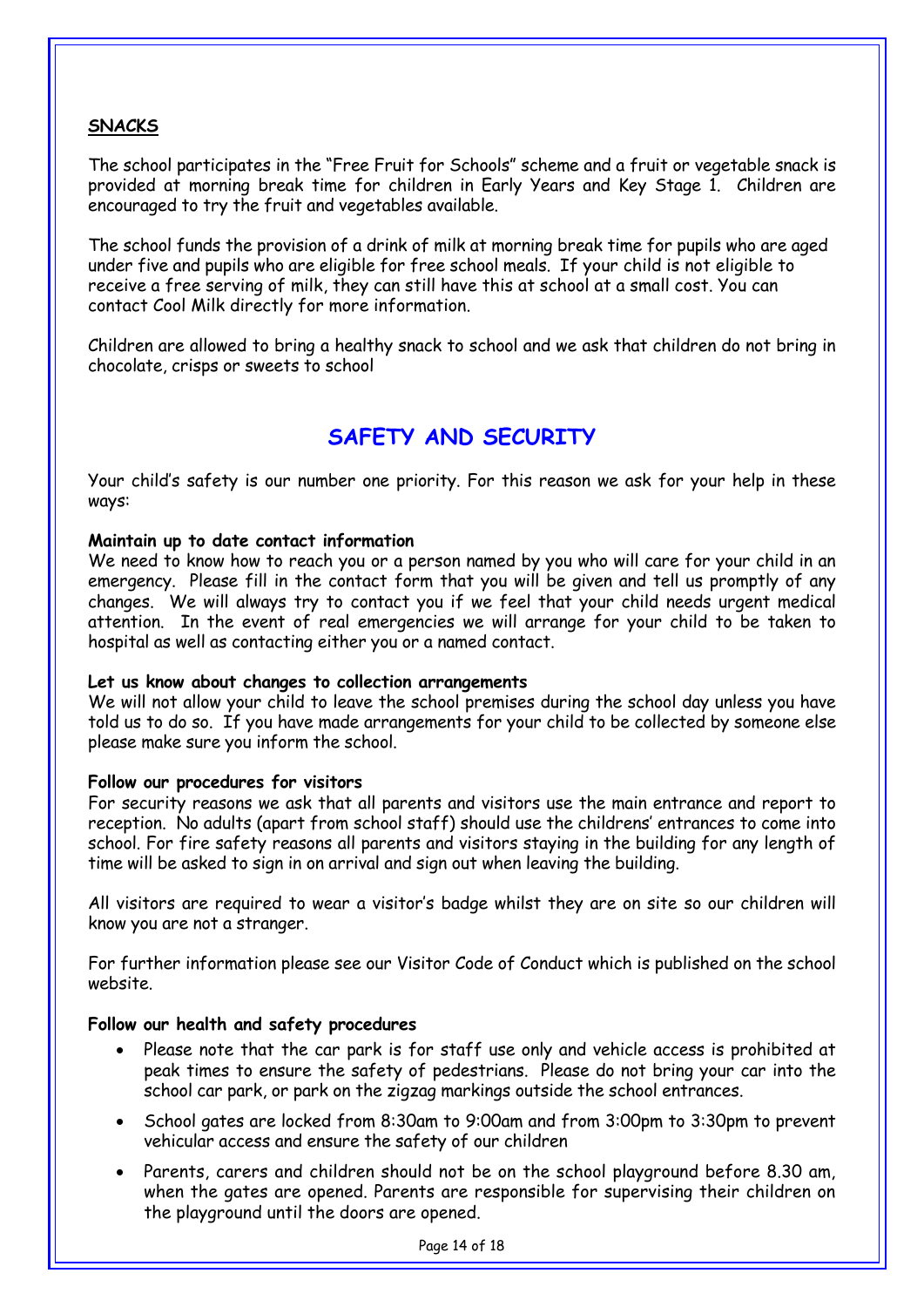- Our families help to make the playground a safe and happy place by making sure their children walk their bikes and scooters when they are on the school site and ensuring that balls are not used on the playground before school.
- Bikes and scooters will only be allowed to be stored in the area by the Reema sign (Weston Lane End of the school building). **Please may we remind you that these are left at your own risk and the school is not responsible for keeping them safe.**
- Bikes, scooters or skateboards must not be ridden on the school site by children or adults
- Dogs must not be brought onto the school site.
- There is a No Smoking Policy at all times within the school building and grounds. Smoking (including e-cigarettes) is not permitted anywhere on the school site.
- Illegal drugs and alcohol should not be brought on to the school site.
- Please do not send nuts or nut products to school as we are a **completely nut free school**.

For further information please see our Health and Safety Policy and Guidance which is published on the school website.

# **SPECIAL EDUCATIONAL NEEDS**

Mrs Nicki Windle is the school's Assistant Headteacher and Special Educational Needs Co-ordinator (SENCo).

Weston Park Primary School is a fully inclusive and accessible school where every pupil is treated and provided for as an individual. The school has ramps and accessible toileting facilities and aims to make arrangements for specific needs as required.

Throughout a child's time at school they may experience a range of issues such as difficulties with aspects of their learning or social, emotional, behavioural needs, or require extension support if they have been identified as able, gifted and talented. If children are identified as having a special need, the SENCo, class teacher and parents will work together to ensure that they receive a personalised plan that states very clearly the needs of the child and the appropriate support/provision that the school will put into place, to ensure the needs are met. The plans are reviewed at least half termly by the Class Teacher and Teaching Assistant and shared with parents where contributions are welcomed.

The SENCo has access to a range of outside agencies (educational psychology, education welfare, school health, social services, speech and language therapy etc) which are used as and when appropriate to support and offer advice on how best to support individual pupils and families.

The school has a detailed special needs policy that adheres to the national legislation and Special Needs Code of Practice. Policies are available in school on request and can also be found on the website. Some children may undergo an integrated assessment with an outcome of an EHC plan (education, health and care plan), a procedure which legally entitles the child to additional support and will include an annual review of this support. Such support is provided by the SENCo, outside agencies and class teachers.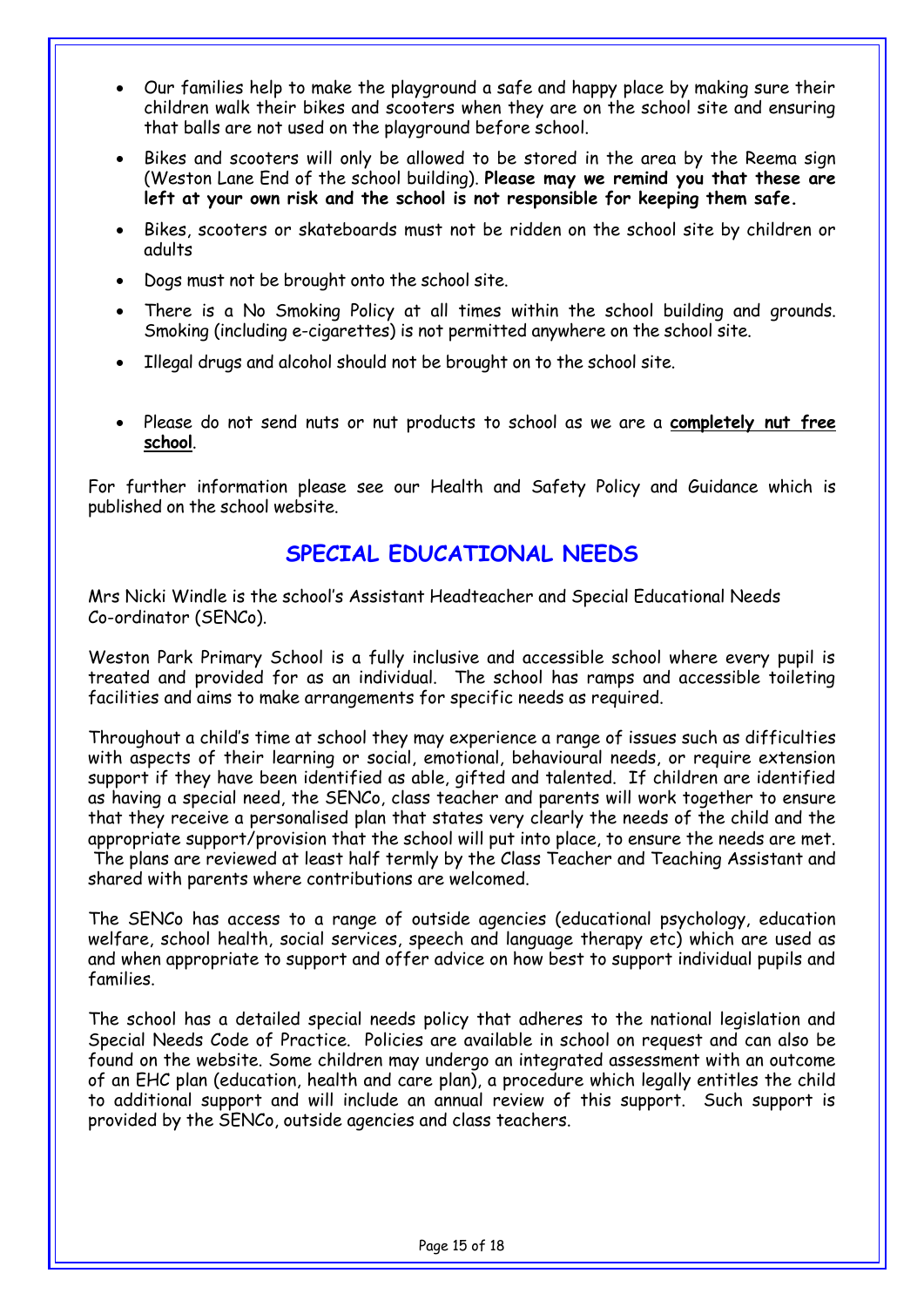# **STARTING SCHOOL**

Early Years children are admitted into the Foundation Stage at the beginning of the autumn term each academic year. Children are legally required to be in school full time from the term following their fifth birthday. Early Years children are invited to attend a range of induction activities in the summer term prior to starting school, including visits and tours of the school, meeting teachers and a meeting with the Class Teacher. *(In light of the current COVID-19 situation there may be some temporary changes to these arrangements which will be published accordingly)*

The school's Admissions Policy can be accessed via the school website. Hard copies are available on request.

# **TERM DATES**

#### **AUTUMN TERM 2021**

| First day of term: | Thursday 2 September 2021              |
|--------------------|----------------------------------------|
| Half term holiday: | Monday 25 October to Friday 29 October |
| Last day of term:  | Friday 17 December 2021                |

#### **SPRING TERM 2022**

| First day of term: | Tuesday 4 January 2022                             |
|--------------------|----------------------------------------------------|
| Half term holiday: | Monday 21 February 2022 to Friday 25 February 2022 |
| Last day of term:  | Friday 8 April 2022                                |

#### **SUMMER TERM 2022**

| First day of term: | Monday 25 April 2022                     |
|--------------------|------------------------------------------|
| Half term holiday: | Monday 30 May 2022 to Friday 3 June 2022 |
| Last day of term:  | Friday 22 July 2022                      |

#### **INSET DATES**

The school chooses five days each year as in-service education and training (INSET) days, when the school will be closed to pupils.

- Thursday 2 Setember
- Friday 3 September
- Monday 6 September

(Remaining dates TBC)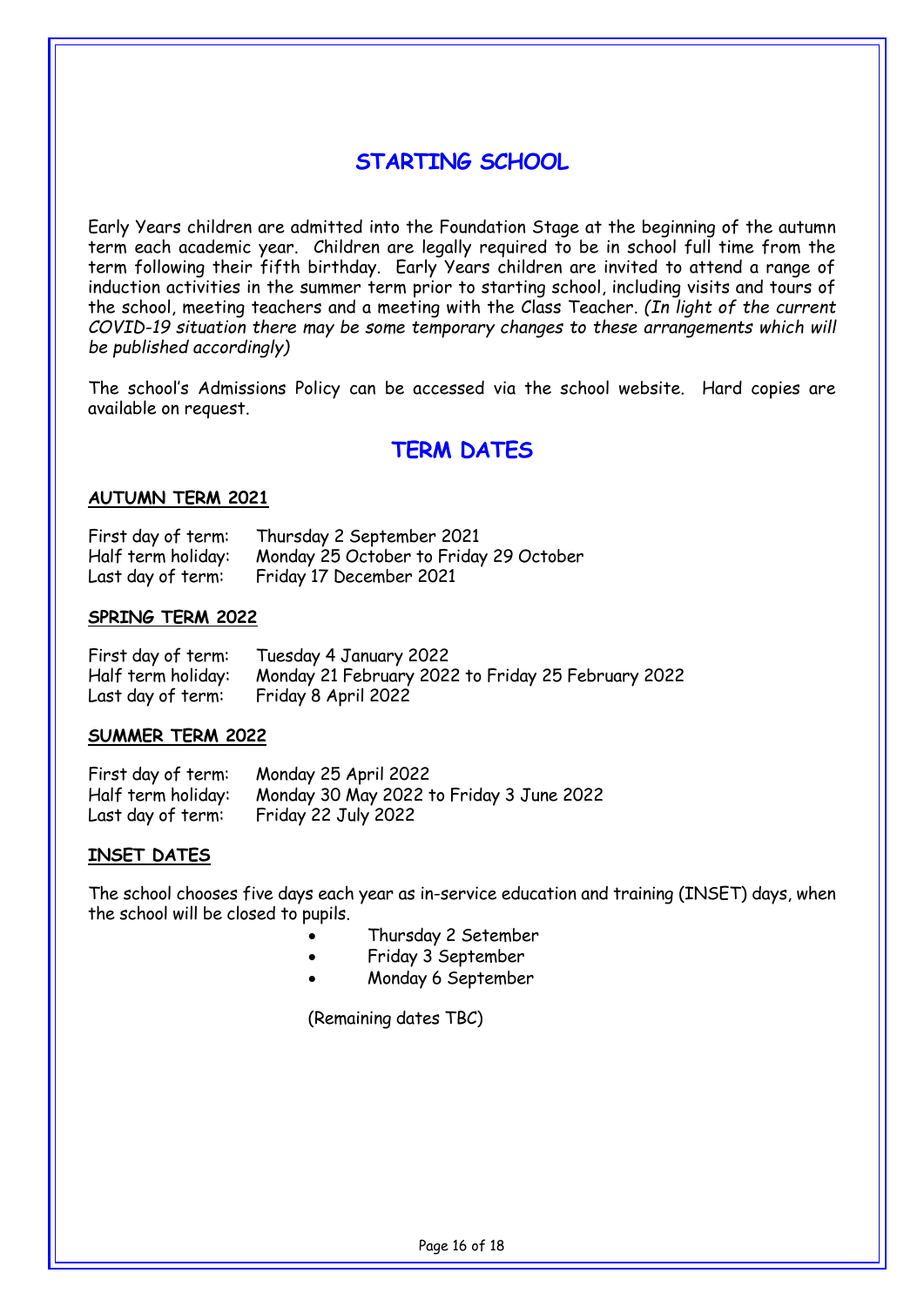# **SCHOOL UNIFORM**

Children should be suitably dressed for the active learning that takes place in school. School colours are blue and white and suitable uniform includes:

- Ocean blue cardigan/sweatshirt
- White polo shirt or shirt/blouse
- Black or grey trousers/shorts/skirt (no leggings)
- Blue and white summer dress (in the Summer term)
- Suitable black school shoes with a sturdy sole enabling children to move around the building and be active safely outside (no heels or flip flops, no trainers)

All children must have a PE kit in a named bag at school at all times. Suitable PE kit includes:

- Navy or black shorts, tracksuit trousers or leggings
- Plain white T-Shirt
- Plimsolls/trainers

Embroidered sweatshirts, cardigans, polo shirts, book bags and PE bags displaying the school logo and other non-branded uniform items are available to purchase from Skoolkit, either from their store in Eastleigh or online and Whereabouts either from their store in Woolston or online.

Please note that:

- Hoodies are not acceptable in school and if children arrive wearing them they will be asked to change out of them
- Children are not allowed to wear jewellery to school as it can be easily damaged or lost and can cause injury during playtimes. Necklaces, bracelets, rings, ankle chains are not permitted.
- Earrings must be one plain stud and be removed for PE and games.
- Children are not allowed to wear make-up or nail polish.
- Extreme haircuts or extreme hair colours are not permitted.

#### **Please make sure you name all your child's clothing as things are easily mislaid.**